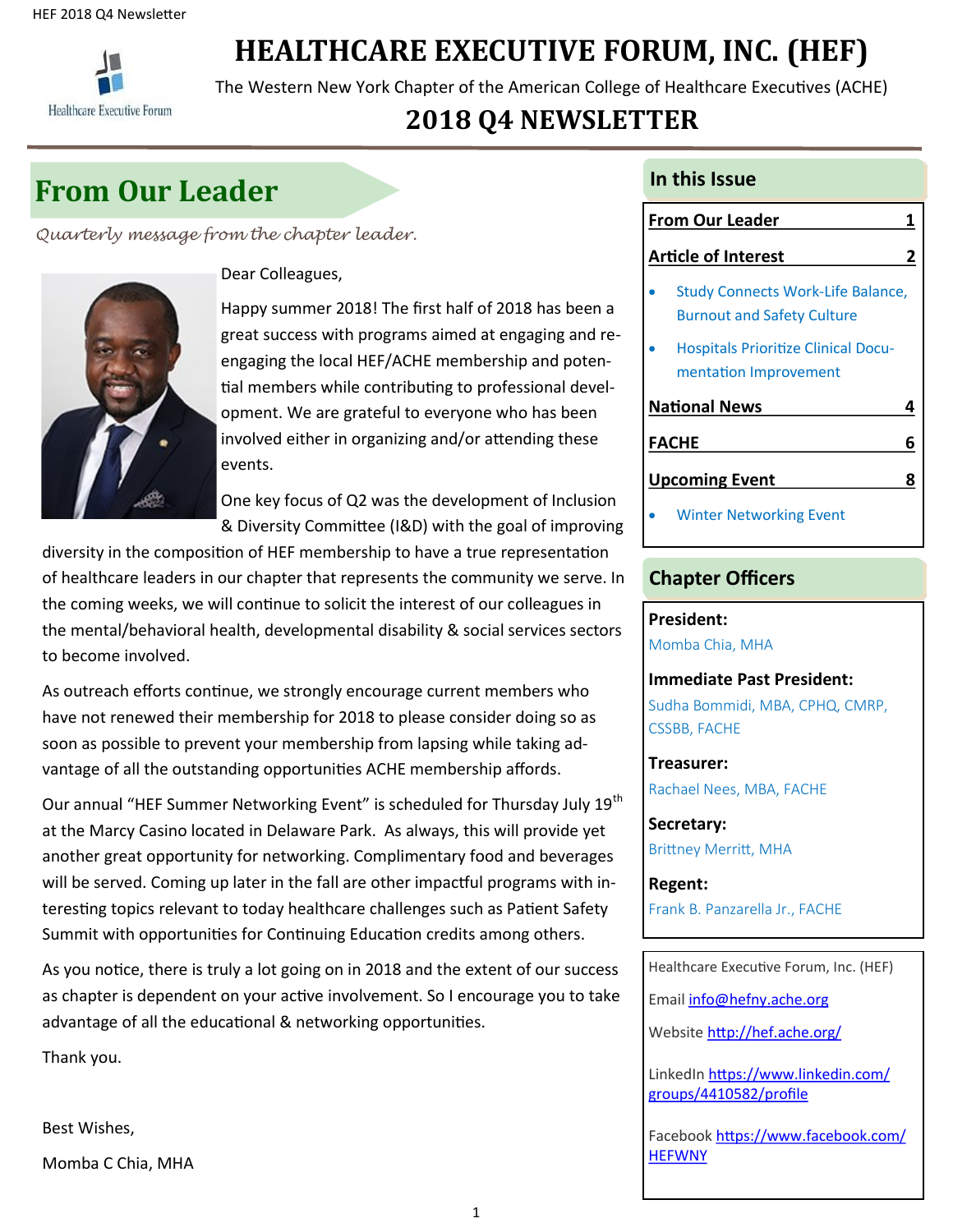## **Articles of Interest**

*Articles about leadership/management from ACHE.* 

## **Study Connects Work-Life Balance, Burnout and Safety Culture**

Healthcare is approaching a tipping point as burnout and dissatisfaction with work-life integration in healthcare workers continue to increase. Addressing work-life integration issues is crucial, as poor work-life integration has been linked to higher levels of burnout and patient safety risk, according to original research published in BMJ Quality & Safety.

Cross-sectional survey study was completed in 2016 and included more than 10,600 healthcare workers across 440 work settings within seven entities of a large academic healthcare system. Researchers created a work-life climate scale to assess the frequency of behaviors such as skipping meals, taking breaks and changing personal plans for work among healthcare professionals.

The study found that work-life climate was strongly associated with personal burnout and burnout climate, which describes how often professionals see signs of emotional exhaustion in their colleagues.

"Burnout has implications for patients, the individual healthcare worker and their families, and is linked to lower perceptions of safety culture, increased medical errors and lower quality care," according to the study. "Targeting [work-life integration] behaviors may provide tangible interventions at the work setting level that reduce burnout."

In addition to lower burnout, quartile analyses of the results revealed higher work-life climate scores were associated with better teamwork and patient safety norms, better leadership and increased readiness for quality improvement.

"Improving this climate should be a strategic priority for leaders interested in building capacity and resilience in their workforce," wrote the study authors. "Improving [work-life integration] is likely to improve healthcare worker's quality of life, organizational outcomes and, ultimately, quality of care for patients."

—Adapted from "Work-[life balance behaviours cluster in work settings and relate to burnout and safety culture: a cross](https://qualitysafety.bmj.com/content/early/2018/10/11/bmjqs-2018-007933)-sectional survey [analysis,"](https://qualitysafety.bmj.com/content/early/2018/10/11/bmjqs-2018-007933) by Stephanie P. Schwartz, Kathryn C. Adair, Jonathan Bae, et al., *BMJ Quality & Safety*, Oct. 11, 2018.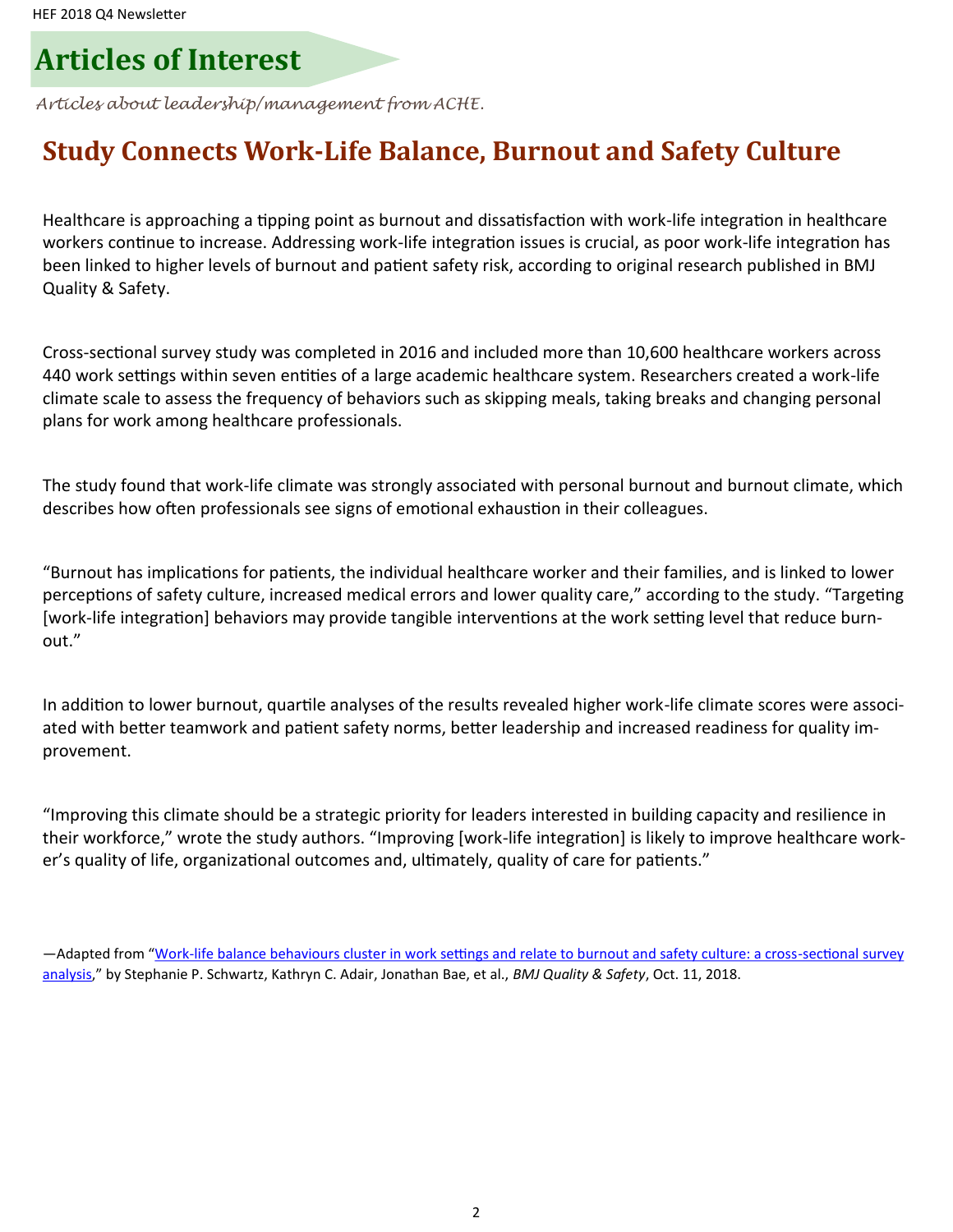## **Hospitals Prioritize Clinical Documentation Improvement**

Clinical documentation improvement was identified as a top priority by hospital technology, financial and physician leaders in a recent Black Book Market Research report.

"Because of increased patient engagement, the need for proper clinical documentation improvement driving quality outcome scores has never been more essential," says Doug Brown, managing partner of Black Book.

Highlighted below are four additional findings from the survey.

- Nearly 25 percent of all U.S. hospitals now outsource some or all coding functions.
- Ninety-one percent of hospitals with more than 150 beds that outsource their CDI processes reported significant increases in appropriate revenue and proper reimbursements in the third quarter of 2018.
- Eighty-eight percent of hospitals confirm documented quality improvements and increases in case mix index within six months of CDI implementation.
- Eighty-nine percent of hospital financial officers say that the above factors do influence their motivation to adopt CDI practices.

—Adapted from "[Black Book Survey: New Generation CDI Enhances Patient Care and Reduces Financial Risk,](https://blackbookmarketresearch.newswire.com/news/black-book-survey-new-generation-cdi-enhances-patient-care-and-reduces-20683840)" Black Book Market Research, Oct. 19, 2018.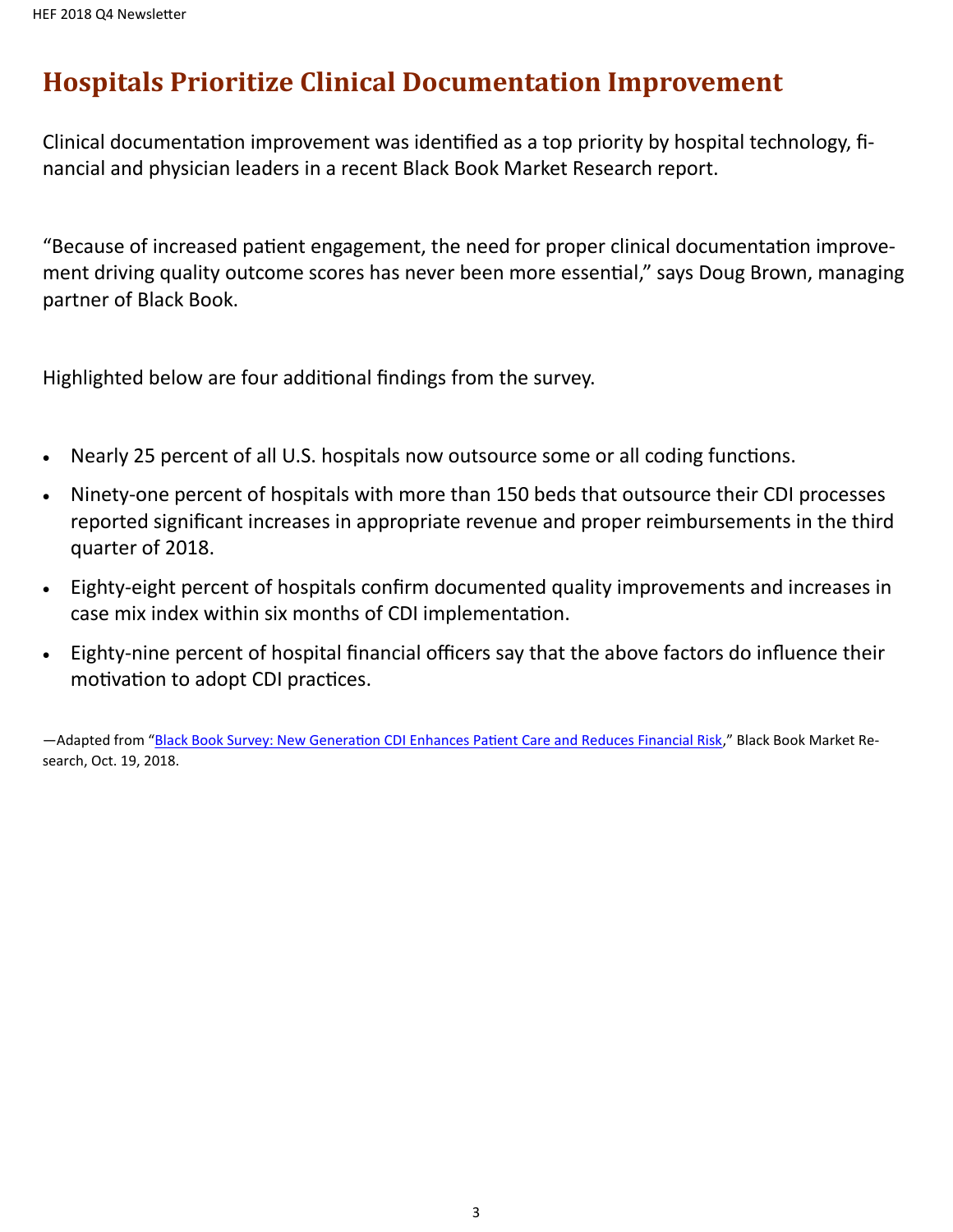## **National News**

## **Save the Date for the 2019 Congress on Healthcare Leadership**

The American College of Healthcare Executives' Congress on Healthcare Leadership brings you the best in professional development and opportunities to network with and learn from peers. At the **[2019 Congress](http://www.ache.org/congress/index.cfm)**, to be held **March 4–7** at the **Hilton Chicago/Palmer House Hilton**, you will have access to expert faculty and the latest information to enhance your career and address your organization's challenges in innovative ways.

Join us in 2019 for countless opportunities to innovate, collaborate, grow and transform. The opening date for Congress 2019 registration and to reserve hotel accommodations was Nov. 13. Save your spot today!

#### **Showcase Your Innovations at Congress**

ACHE's Congress on Healthcare Leadership gives you two exciting opportunities to share your innovations, network with other innovators and discuss pressing issues in healthcare with other leaders seeking similar solutions. You can apply to participate in the Management Innovations Poster Session and/or the Technology Innovations Session.

The 35th Annual Management Innovations Poster Session is a unique opportunity for you to share the innovative work being done at your organization that might be helpful to others, including innovations to improve quality or efficiency, enhance patient or physician satisfaction, implement EHRs, use new technology and similar topics.

Innovations that apply technological or digital solutions (e.g., apps, software, automated texts, etc.) to meaningfully improve the efficiency of an organization or the effectiveness and/or access of care delivered can also be submitted for ACHE's **first ever** Technology Innovations Session.

Applications for both the Management Innovations Poster Session and the new Technology Innovations Session are due **Jan 10**. To learn more about application requirements and selection criteria, visit [con-](https://congress.ache.org/your-congress-experience/showcase-innovations/) gress.ache.org/your-congress-[experience/showcase](https://congress.ache.org/your-congress-experience/showcase-innovations/)[innovations/.](https://congress.ache.org/your-congress-experience/showcase-innovations/) 

## **Leading for Safety: Mastering Vision and Board Engagement**

On Dec. 4, explore two of the six domains—Vision and Board Engagement—outlined in *[Leading a Culture of](http://safety.ache.org/blueprint/)  [Safety: A Blueprint for Success](http://safety.ache.org/blueprint/)* during the complimentary ACHE webinar, "Leading for Safety: Top Down, [Bottom Up and Across the Organization.](http://www.ache.org/Events/webinar_detail.aspx?evt_code=WEB12418)"

The presentation will provide strategies and techniques required for the Vision and Board Engagement domains and how to scale this initiative across an organization. This webinar is Part III of a three-part series. We encourage participants to attend all three webinars in the series to gain the maximum educational benefit. Access Part I and Part II of the series in ACHE's On-[Demand Webinar Recordings.](http://www.ache.org/Events/AudioCD.aspx)

Learn more about the webinar and **register today**. Visit **[ache.org/Safety](http://safety.ache.org/)** to download the blueprint and take the We Lead for Safety pledge.

### **Encourage Your Members to Apply for Fellow Status**

The importance of earning the distinction of board certification as a Fellow of the American College of Healthcare Executives cannot be overstated. Earning the FACHE® credential demonstrates a healthcare leader's competence, leadership skills and commitment to excellence in the field. Encourage your chapter members to take the next step in advancing their career. When they achieve Fellow status, this accomplishment benefits their professional goals and the healthcare management profession.

Applicants who successfully meet all requirements by Dec. 31, including passing the Board of Governors Examination, will be eligible to participate in the Convocation Ceremony at the 2019 Congress on Healthcare Leadership.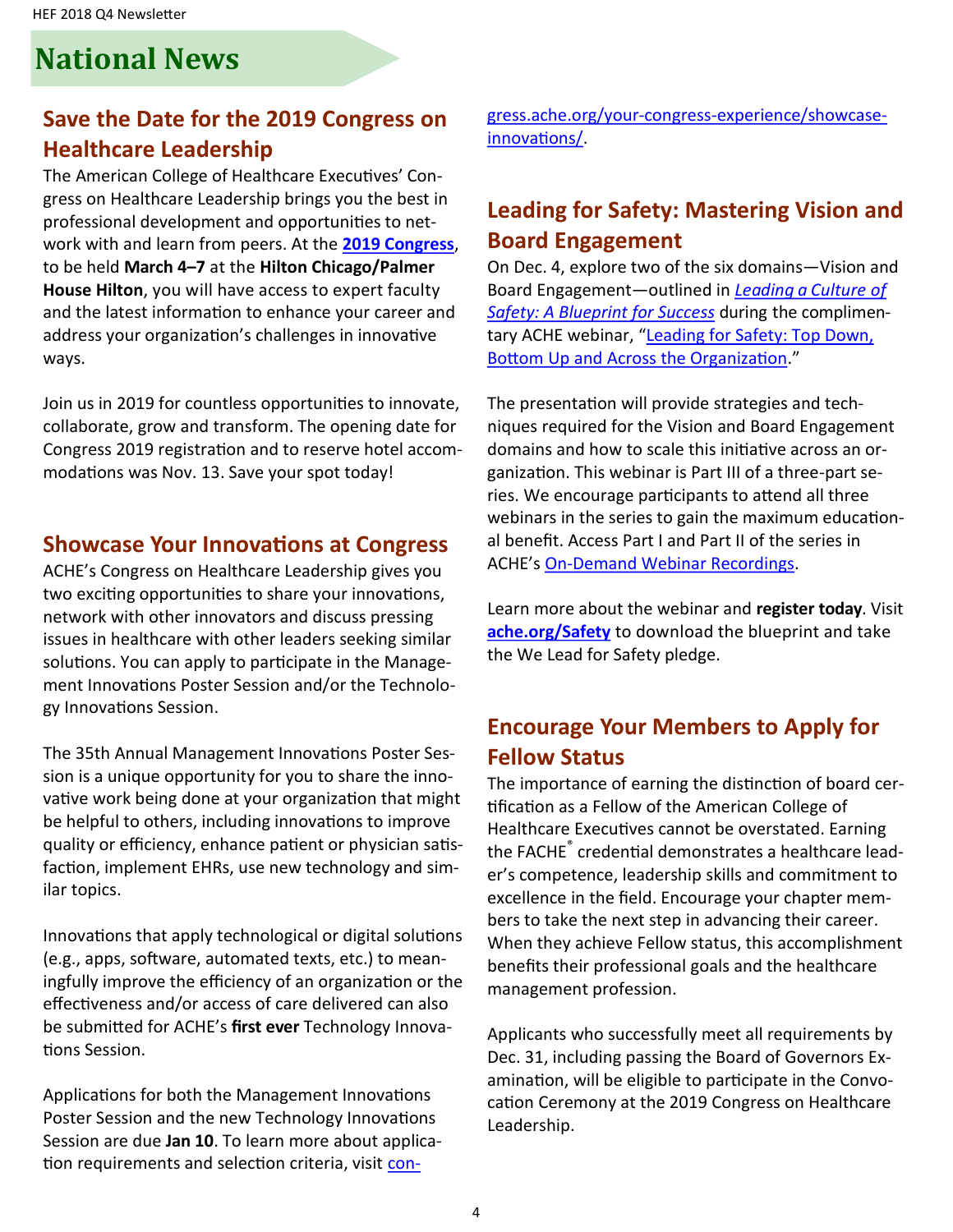## **Access Complimentary Resources for the Board of Governors Exam**

For Members starting on the journey to attain board certification and the FACHE<sup>®</sup> credential, ACHE offers complimentary resources to help them succeed. Two resources available to get you started are the Board of [Governors Examination in Healthcare Management](http://www.ache.org/mbership/credentialing/EXAM/referencemanual.cfm)  *[Reference Manual](http://www.ache.org/mbership/credentialing/EXAM/referencemanual.cfm)* and [quarterly Advancement Infor](http://www.ache.org/mbership/credentialing/fellowadvance.cfm)[mation webinars.](http://www.ache.org/mbership/credentialing/fellowadvance.cfm)

- The *Reference Manual*, found at **[ache.org/FACHE](http://www.ache.org/FACHE)**, includes a practice 230-question exam and answer key, a list of recommended readings, test-taker comments and study tips.
- Fellow Advancement Information webinars provide a general overview of the Fellow advancement process, including information about the Board of Governors Exam, and allow participants to ask questions about the advancement process. An upcoming session is scheduled for Dec. 14. Register online at **[ache.org/FACHE](http://www.ache.org/FACHE)**.

Both offerings supplement other Exam resources such as [the Board of Governors Review Course](http://www.ache.org/seminars/special/index.cfm?meet=BOGER13B&nav=1&subnav=4) and [Online](http://www.ache.org/mbership/credentialing/EXAM/OnlineTutorial/OnLineTutorial.cfm)  [Tutorial.](http://www.ache.org/mbership/credentialing/EXAM/OnlineTutorial/OnLineTutorial.cfm)

### **List Your Postgraduate Fellowship With ACHE**

ACHE would like to know if your organization is offering a postgraduate fellowship for the upcoming year. If so, we encourage you to add it to our complimentary Directory of Postgraduate Administrative Fellowships at **[ache.org/Postgrad](file://///FS1.ache.com/O_DRIVE/Membership/National%20News%20DoM%20items/ache.org/Postgrad)**.

As a healthcare leader, you know how crucial it is to attract and develop highly qualified professionals in your organization. Gain exposure and attract top-notch applicants by posting your organization's program on ACHE's Directory. You may add a new listing or update a previous one at any time by completing the Online Listing Form.

**Questions?** Please contact Audrey Meyer, membership coordinator, at (312) 424-9308 or email [amey](mailto:ameyer@ache.org)[er@ache.org,](mailto:ameyer@ache.org) Monday through Friday, 8 a.m. to 5 p.m. Central time.

### **Share Your Professional Announcements**

Improve your visibility in the healthcare field and build your professional brand by sharing career updates with ACHE. Have you started a new job or been promoted recently? Are you planning to retire? Let ACHE know for a chance to be listed in the "On the Move" section of *Healthcare Executive* magazine. All you have to do is email the job title, organization and location of both your former and your new job, as well as a highresolution headshot, to he-[editor@ache.org.](mailto:he-editor@ache.org)

## **Find Open Positions With ACHE's Job Center**

Did you know you can apply for healthcare management positions quickly and easily with [ACHE's Job Cen](http://www.ache.org/jobcenter)[ter?](http://www.ache.org/jobcenter) This member-exclusive resource allows you to search through nearly 1,500 open positions across the nation based on your preferences such as location and desired salary. We've recently added an Internship Tab to help students and recent graduates navigate opportunities. To gain more exposure to potential employers, all members have the option of posting a resume for review. To provide additional value, the Job Center is complete with a [Career Learning Center](https://careers.ache.org/jobseekers/resources/blueskyLMS/index.cfm) to help you enhance your resume and leave a lasting impact during your next interview. To take advantage of these resources and more, visit **[ache.org/JobCenter](http://www.ache.org/jobcenter)**.

## **ACHE Announces Nominating Committee 2019 Slate**

The ACHE Nominating Committee has agreed on a slate to be presented to the Council of Regents on March 2 at the Council of Regents meeting in Chicago. All nominees have been notified and have agreed to serve if elected. All terms begin at the close of the Council meeting on March 2. The 2019 slate is as follows:

#### **Nominating Committee Member, District 2 (two-year term ending in 2021)**

Donald G. Henderson, FACHE President/CEO Central Florida Health Leesburg, Fla.

#### **Nominating Committee Member, District 3 (two-year term ending in 2021)** David A. Stark, FACHE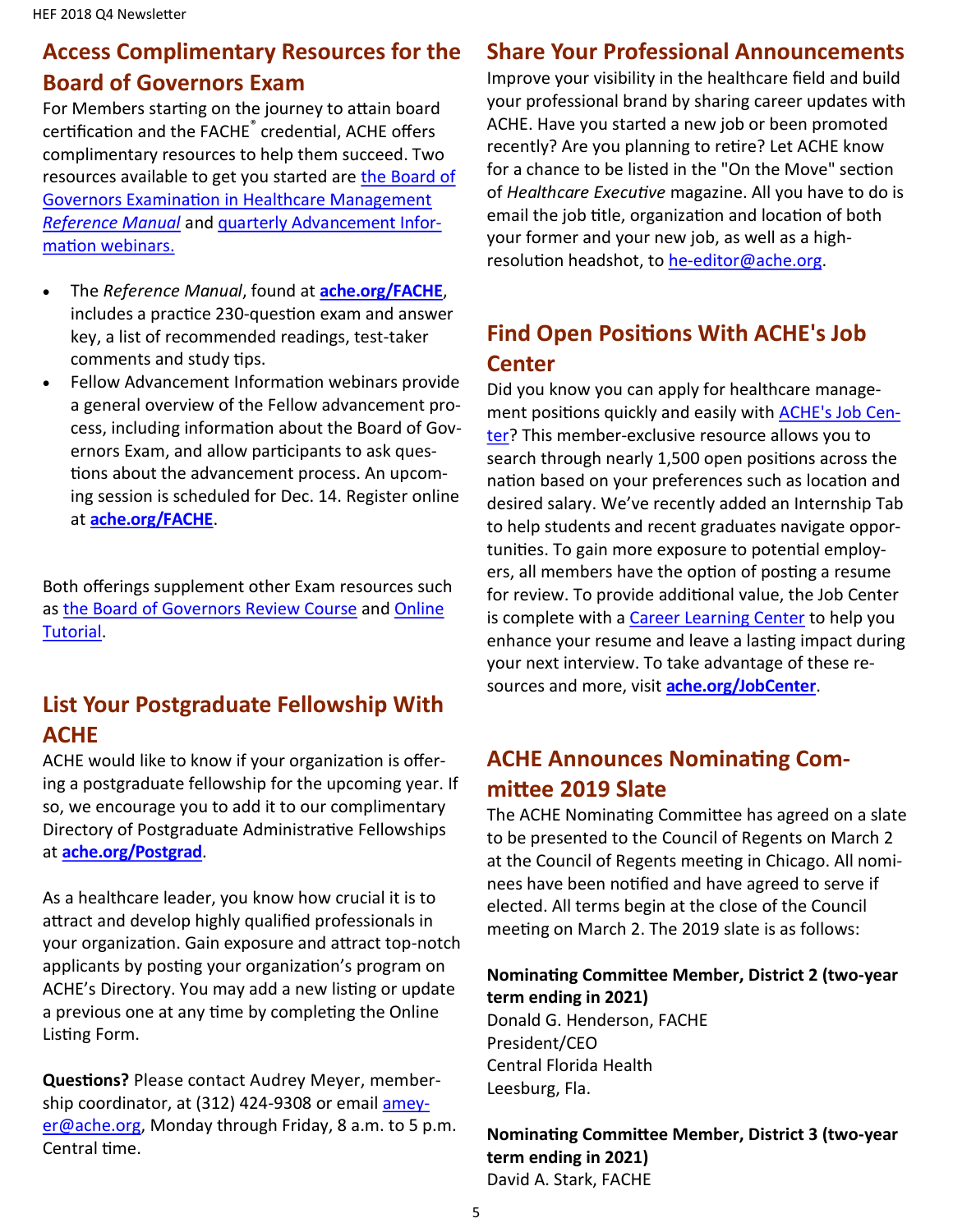#### HEF 2018 Q4 Newsletter

President/CEO UnityPoint Health Des Moines, Iowa

#### **Nominating Committee Member, District 6 (two-year term ending in 2021)** COL Mark D. Swofford, PhD, FACHE U.S. Army

## **Governor (three-year term ending in 2022)**

Kurt A. Barwis, FACHE President/CEO Bristol (Conn.) Hospital & Health Care Group Inc.

#### **Governor (three-year term ending in 2022)**

Brian C. Doheny, FACHE Associate Vice President Humana Inc. Louisville, Ky.

#### **Governor (three-year term ending in 2022)**

Michael A. Mayo, FACHE Hospital President Baptist Medical Center Jacksonville (Fla.)

#### **Governor (three-year term ending in 2022)**

Mary C. Starmann-Harrison, RN, FACHE President/CEO Hospital Sisters Health System Springfield, Ill.

#### **Chairman-Elect**

Michael J. Fosina, FACHE President NewYork-Presbyterian/Lawrence Hospital Bronxville, N.Y.

Additional nominations for members of the Nominating Committee may be made from the floor at the annual Council of Regents meeting. Additional nominations for the offices of Chairman-Elect and Governor may be made in the following manner: Any Fellow may be nominated by written petition of at least 15 members of the Council of Regents. Petitions must be received in the ACHE headquarters office (American College of Healthcare Executives, 300 S. Riverside Plaza, Ste. 1900, Chicago, IL 60606-6698) at least 60 days prior to the annual meeting of the Council of Regents. Regents shall be notified in writing of nominations at least 30 days prior to the annual meeting of the Council of Regents.

Thanks to the members of the Nominating Committee for their contributions in this important assignment:

Edward H. Lamb, FACHE Charles D. Stokes, FACHE Chisun S. Chun, FACHE Dolores G. Clement, DrPH, FACHE Carle-Marie P. Memnon, FACHE Stephen J. Pribyl, LFACHE Michael O. Ugwueke, DHA, FACHE Adam C. Walmus, FACHE

## **ACHE Call for Nominations for the 2020 Slate**

ACHE's 2019–2020 Nominating Committee is calling for applications for service beginning in 2020. ACHE Fellows are eligible for any of the Governor and Chairman -Elect vacancies and are eligible for the Nominating Committee vacancies within their district. Those interested in pursuing applications should review the candidate guidelines for the competencies and qualifications required for these important roles. Open positions on the slate include:

- Nominating Committee Member, District 1 (twoyear term ending in 2022)
- Nominating Committee Member, District 4 (twoyear term ending in 2022)
- Nominating Committee Member, District 5 (twoyear term ending in 2022)
- Four Governors (three-year terms ending in 2023)
- Chairman-Elect

Please refer to the following district designations for

the open positions:

- **District 1**: Canada, Connecticut, Delaware, Maine, Massachusetts, New Hampshire, New Jersey, New York, Pennsylvania, Rhode Island, Vermont
- **District 4**: Alabama, Arkansas, Kansas, Louisiana, Mississippi, Missouri, New Mexico, Oklahoma, Tennessee, Texas
- **District 5**: Alaska, Arizona, California, Colorado, Hawaii, Idaho, Montana, Nevada, Oregon, Utah, Washington, Wyoming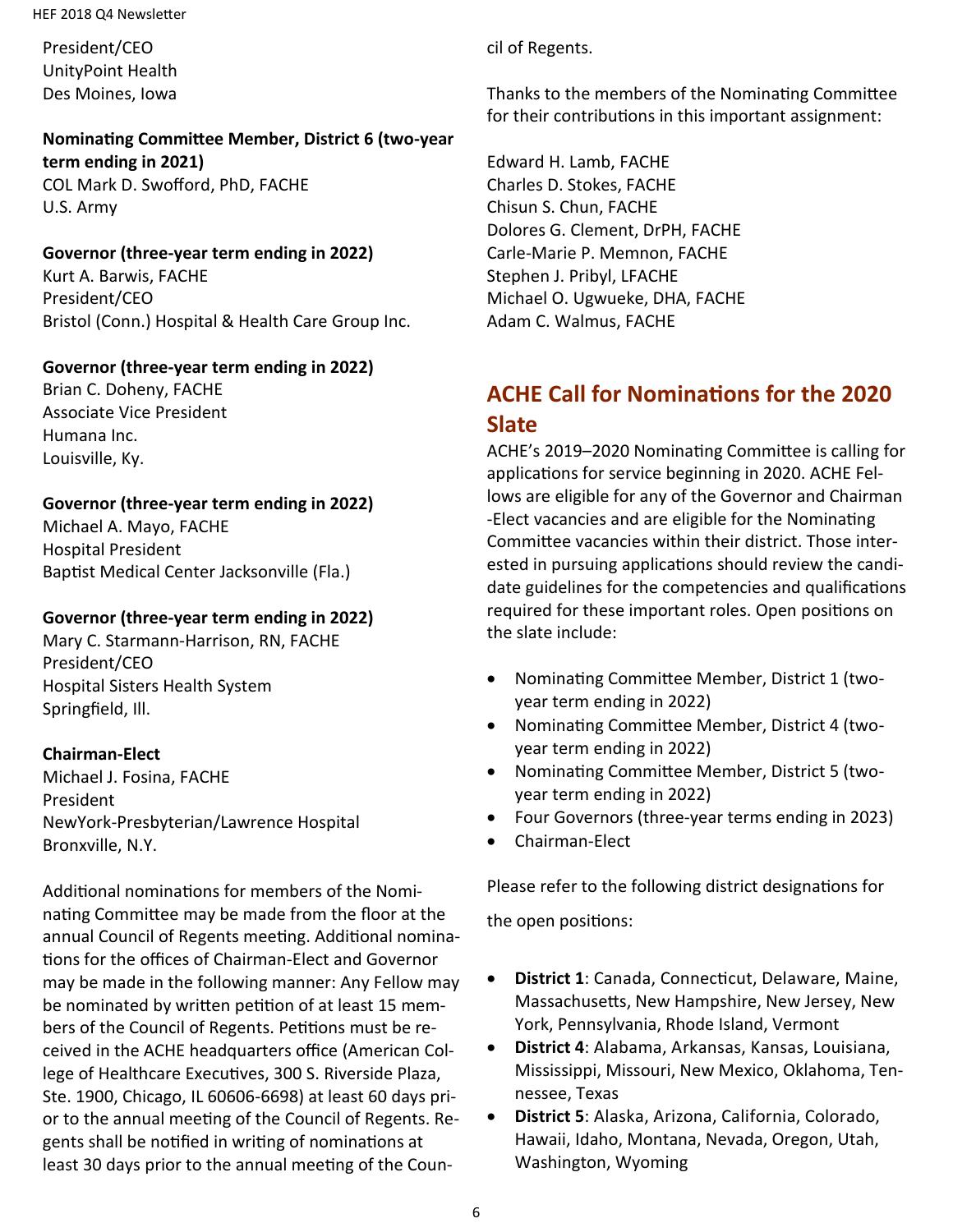Candidates for Chairman-Elect and Governor should submit an application to serve that includes a copy of their resume and up to 10 letters of support. For details, please review the Candidate Guidelines, including guidance from the Board of Governors to the Nominating Committee regarding the personal competencies of Chairman-Elect and Governor candidates and the composition of the Board of Governors.

Candidates for the Nominating Committee should submit only a letter of self-nomination and a copy of their resume.

Applications to serve and self-nominations must be submitted electronically to [jnolan@ache.org](file:///C:/Users/Ju32613/AppData/Local/Microsoft/Windows/Temporary%20Internet%20Files/Content.IE5/X4FSMEY7/jnolan@ache.org) and must be received by July 15. All correspondence should be addressed to Charles D. Stokes, FACHE, chairman, Nominating Committee, c/o Julie Nolan, American College of Healthcare Executives, 300 S. Riverside Plaza, Ste. 1900, Chicago, IL 60606-6698.

The first meeting of ACHE's 2019–2020 Nominating Committee will be held on March 5, during the 2019 Congress on Healthcare Leadership in Chicago. The committee will be in open session at 2:45 p.m. During the meeting, an orientation session will be conducted for potential candidates, giving them the opportunity to ask questions regarding the nominating process. Immediately following the orientation, an open forum will be provided for ACHE members to present and discuss their views of ACHE leadership needs.

Following the July 15 submission deadline, the committee will meet to determine which candidates for Chairman-Elect and Governor will be interviewed. All candidates will be notified in writing of the committee's decision by Sept. 30, and candidates for Chairman-Elect and Governor will be interviewed in person on Oct. 24.

To review the Candidate Guidelines, visit **[ache.org/](file:///C:/Users/Ju32613/AppData/Local/Microsoft/Windows/Temporary%20Internet%20Files/Content.IE5/X4FSMEY7/ache.org/CandidateGuidelines) [CandidateGuidelines](file:///C:/Users/Ju32613/AppData/Local/Microsoft/Windows/Temporary%20Internet%20Files/Content.IE5/X4FSMEY7/ache.org/CandidateGuidelines)**. If you have any questions, please contact Julie Nolan at (312) 424-9367 or *[jno](file:///C:/Users/Ju32613/AppData/Local/Microsoft/Windows/Temporary%20Internet%20Files/Content.IE5/X4FSMEY7/jnolan@ache.org)*[lan@ache.org.](file:///C:/Users/Ju32613/AppData/Local/Microsoft/Windows/Temporary%20Internet%20Files/Content.IE5/X4FSMEY7/jnolan@ache.org)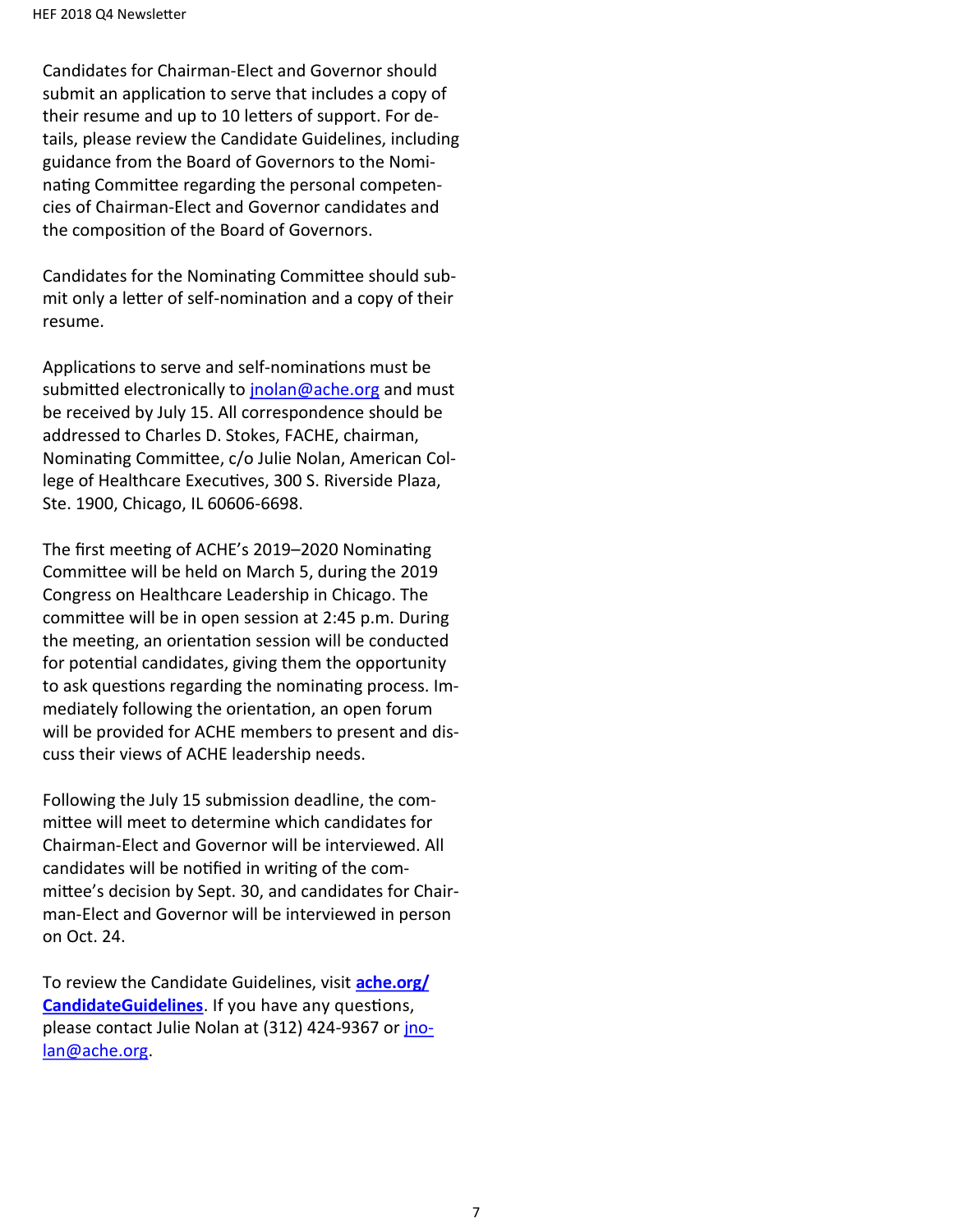Fellow of the American College of Healthcare Executives The Distinction of Board Certification

## **Whatis a FACHE?**

FACHE is the Fellow of the American College of Healthcare Executives. When you become board certified in healthcare management as an ACHE Fellow (FACHE), you'll have the knowledge, skills and confidence to succeed.

## **Whyshould I become a FACHE?**

Earning the distinction of board certification in healthcare management as a Fellow of the American College of Healthcare Executives (FACHE) signifies your expertise, experience and commitment to continuing education and professional development. Just as members of the medical staff are board certified, having the FACHE credential by your name indicates a level of achievement in the profession.

## **Howcan I become a FACHE?**

Step 1: Meet the eligibility requirements.

Step 2: Submit your advancement application. Upon approval, you will have two (2) years in which you must take and pass the Board of Governors Exam.

Step 3: Prepare for your Exam.

Step 4: Register for the Exam and pay the \$200 Exam fee. Exam eligibility will be valid for the two year duration of the approved fellow application.

## **What are the eligibility requirements?**

Fellow candidates must meet all of the following requirements prior to applying and sitting for the Board of Governors Exam:

- 1. Current Member with three (3) years tenure as an ACHE Member, Faculty Associate, or International Associate. Student membership does not count toward tenure.
- 2. Master's degree (or other post-baccalaureate degree). A copy of your diploma or final conferred transcript is required.
- 3. Currently hold an executive healthcare management position with a minimum of five (5) years of executive healthcare management experience. A copy of your job description, organizational chart and resume is required.
- 4. Demonstrate 36 hours of healthcare-related continuing education within the last three (3) years of submitting an application (12 hours must be ACHE Face-to-Face education).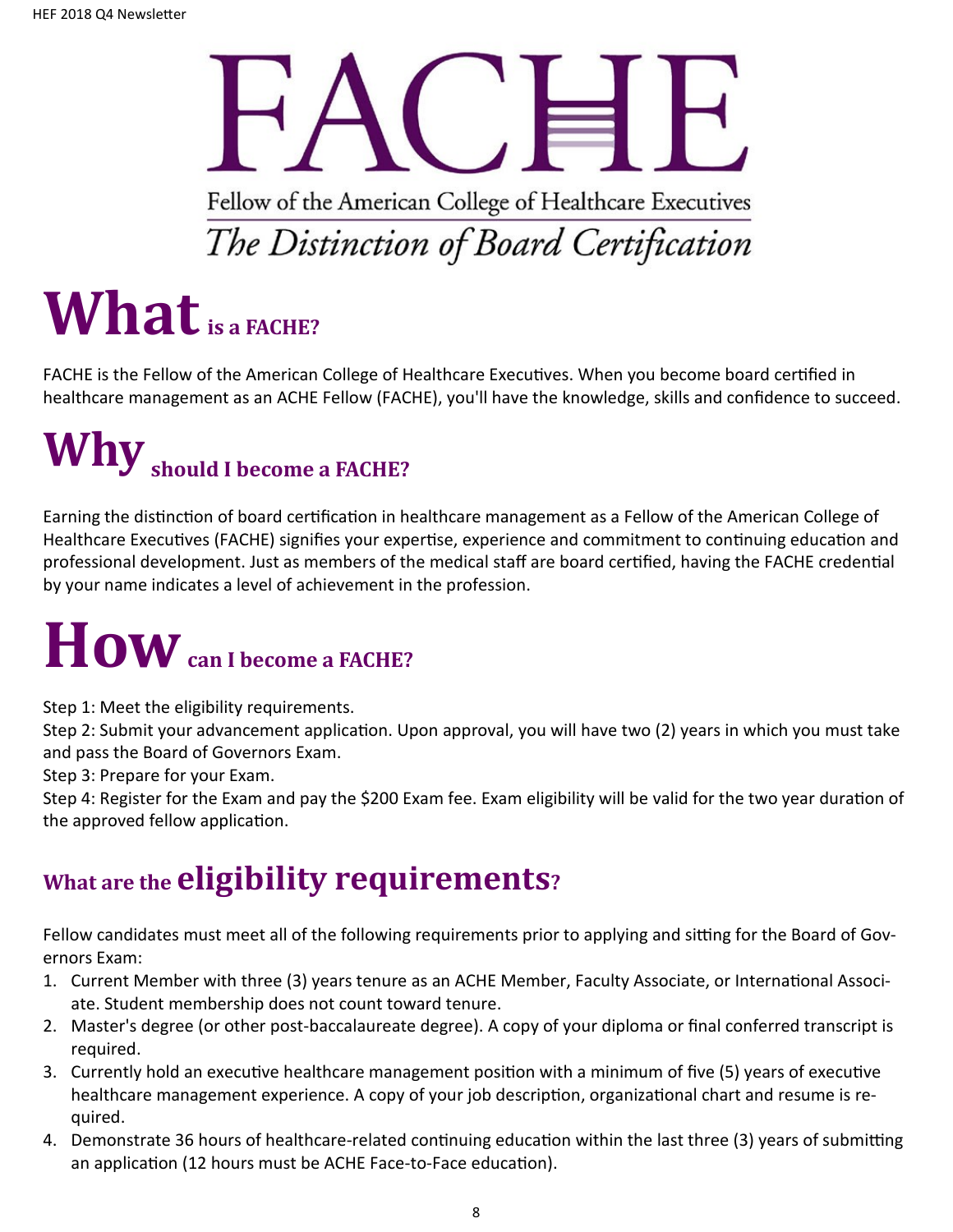- 5. Two (2) examples of community/civic activities AND two (2) examples of healthcare-related activities within the last three (3) years of submitting an application.
- 6. Two (2) references: One (1) Fellow reference (must be a structured interview), the second reference may be from a senior-level executive (VP or higher) in your organization, OR it may be from a second Fellow.
- 7. \$250 Application Fee (non-refundable).

\*Your Fellow application will remain valid for two (2) years in which you must pass the Board of Governors Exam.

## **What are included in the Board of Governors Exam?**

The Board of Governors Exam begins with a short biographical data questionnaire that takes approximately five minutes to complete. There are 230 questions—200 are scored and 30 are "trial", unscored questions. Candidates will have up to six (6) hours to complete the exam. Each question has four (4) possible answers, and a candidate's score is based on the number of scored questions on the examination. The "trial" questions do not affect a candidate's score—they are included so they can be evaluated for possible use as scored questions on future examinations.

There are ten core knowledge areas included in the exam: Business, Finance, Governance and Organizational Structure, Healthcare, Healthcare Technology and Information Management, Human Resources, Laws and Regulations, Management and Leadership, Professionalism and Ethics, and Quality and Performance Improvement.

## Where  $_{\text{can I learn more about FACTE?}}$

To learn more about advancing your healthcare career and becoming a FACHE, please go to [https://www.ache.org/mbership/credentialing/index.cfm.](https://www.ache.org/mbership/credentialing/index.cfm)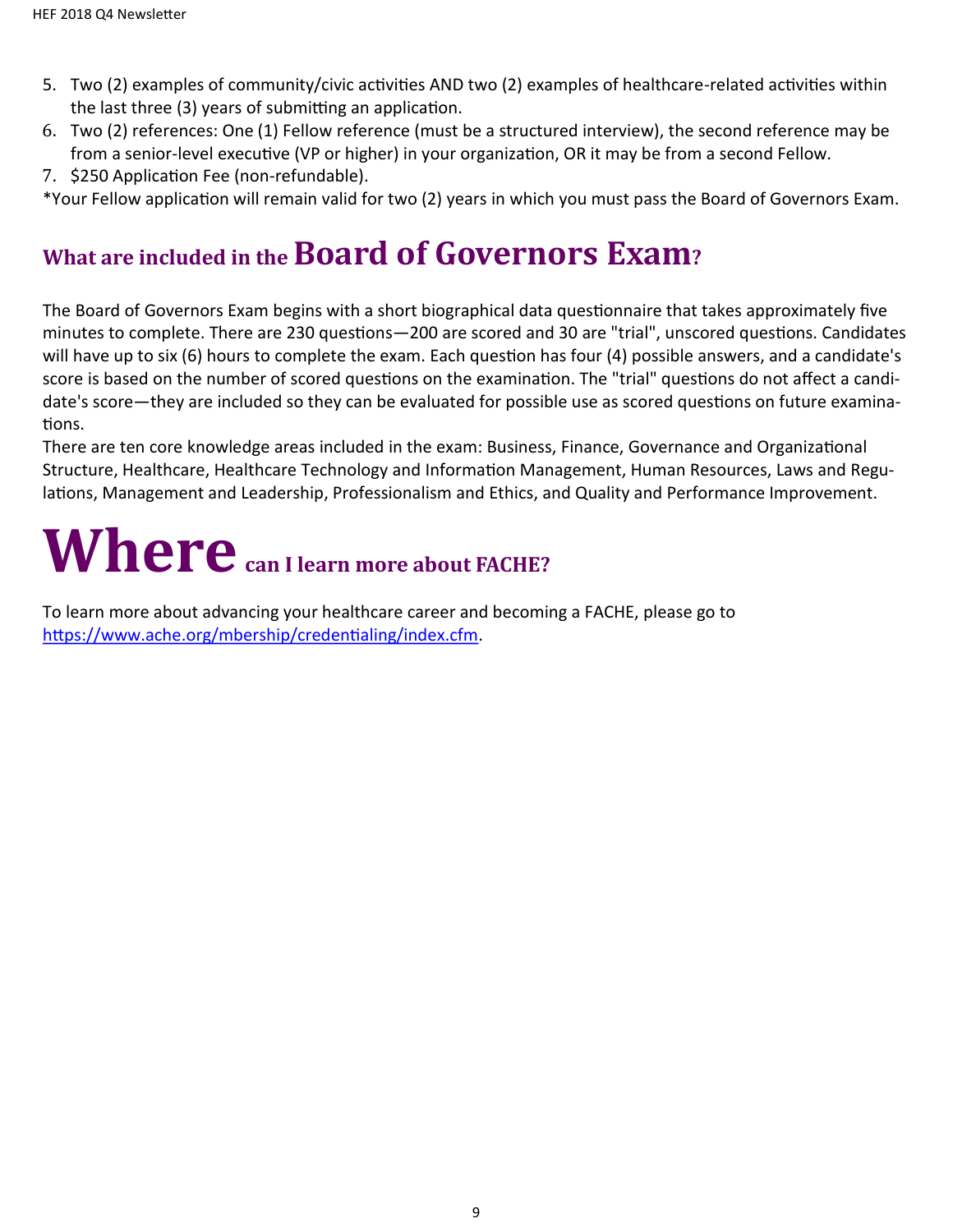**Upcoming Event**

# WINTER NETWORKING EVENT

**Healthcare Executive Forum Inc. (HEF)** 

Presents

## Thursday, Feb. 21, 2019 5:30 - 7:30 PM **The Rowhouse Bakery and Restaurant** 483 Delaware Ave,

**Buffalo, NY 14202** 

Please join us for an evening of food and drinks where you will get the opportunity to meet local healthcare leaders, or simply catch up with the ones you already know!

## Admission is \$5 and includes open bar and hors d'oeuvres. RSVP at.

https://winter2019networkingevent/eventzilla.net